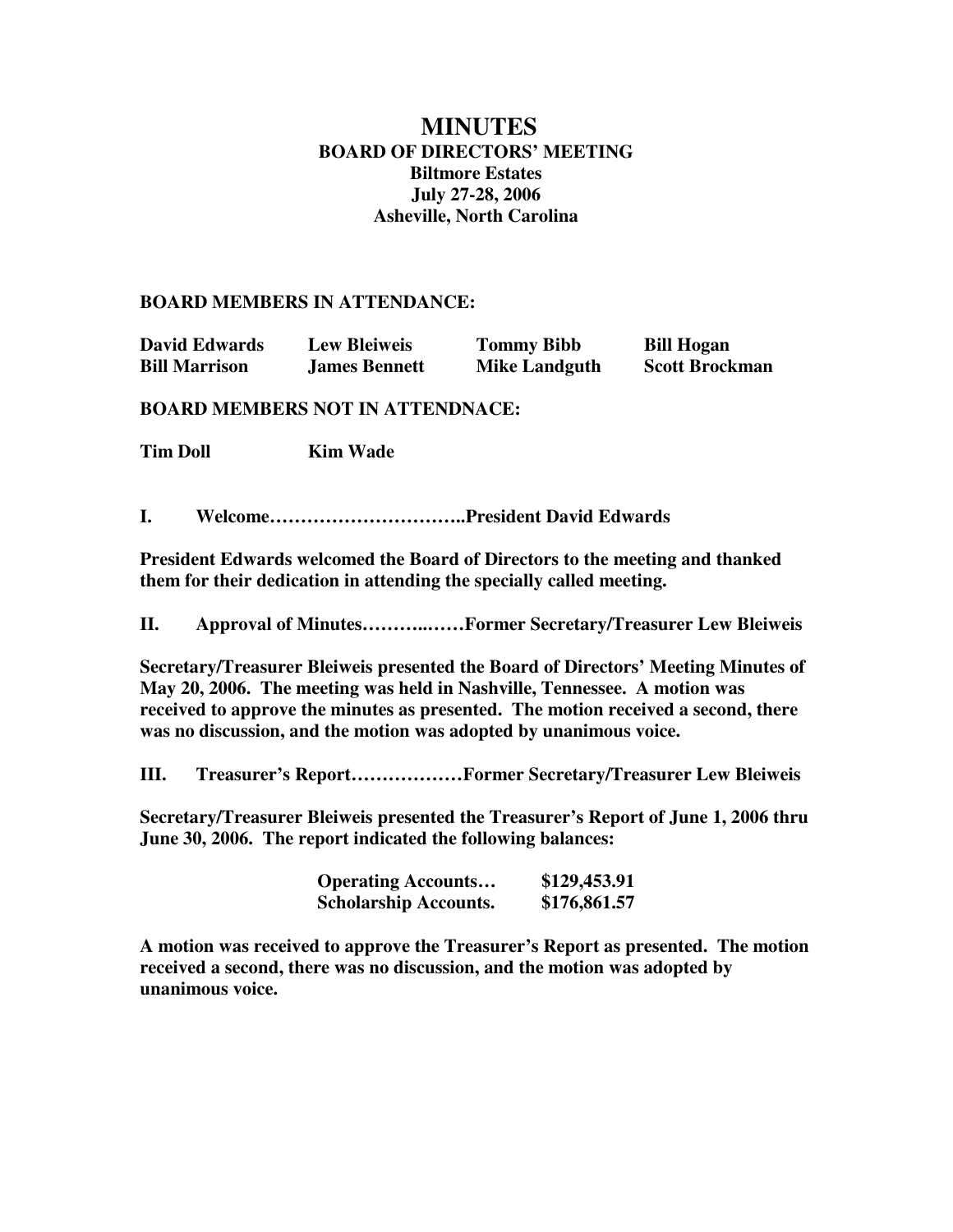# **IV. COMMITTEE REPORTS**

**Executive Secretary………………………Bob Brammer**

**Mr. Brammer was not in attendance. For this meeting, he forwarded to the Board of Directors a request by C. A. (Cap) Prescott, former Director of Properties for Charleston International Airport (SC) for Executive Emeritus Status. Mr. Prescott is a long time supporter of the SEC-AAAE and a member in good standing. A motion was received to approve the request. The motion received a second, there was no further discussion and the motion was adopted by unanimous voice.**

**2006 Finance & Economic Conference….Diana Lewis, Madam Chairman Mike Landguth, Vice Chairman**

**Ms. Lewis was not in attendance. Mr. Landguth reported that the Finance and Administration Conference held in Jacksonville, Florida, provided the Chapter with an income of \$22,531. Mr. Landguth added that the selection of a venue for 2007 is in progress. West Palm Beach and other areas are currently on the table for discussion and consideration as possible sites. A target date of August 31, 2006, has been set to establish a venue.**

**2006 Annual Conference………………….Tommy Bibb, Chairman**

**Mr. Bibb reported the accounting for the 2006 SEC-AAAE Annual Conference held in Nashville, Tenn., has provided the Chapter with an income of approximately \$49,000. He expressed his appreciation to all who had assisted in making the Nashville conference an outstanding success.**

**2007 Annual Conference………………….Chuck Henderson, Chairman**

**Mr. Henderson was not in attendance; however, he provided the Board with a conference agenda and support documents. The conference, to be held in Myrtle Beach, South Carolina, is slated for April 29-May 1, 2007. The conference hotel is the Myrtle Beach Resort at Grande Dunes and the single/double room rate is \$159.00. A contract has been executed with the hotel for the conference dates and a contract has also been executed with the House of Blues at Myrtle Beach for the host event. The Conference will kickoff with a Monday morning joint Board Meeting/Past President's Breakfast and Monday evening will conclude with a reception on the Oceanfront Courtyard followed by a poolside Low Country Oyster**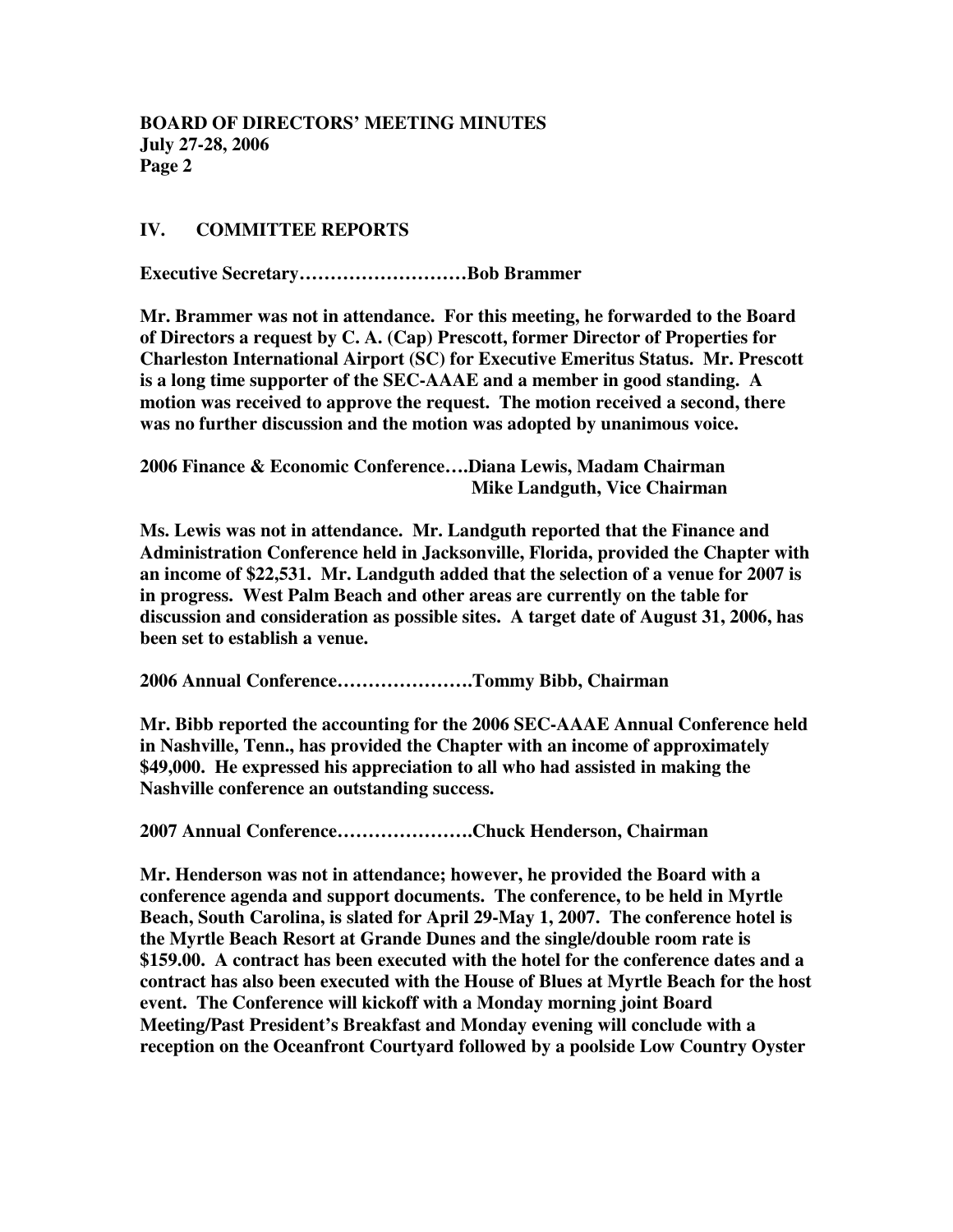# **BOARD OF DIRECTORS' MEETING MINUTES July 27-28, 2006 Page 3**

**Roast. Formal activities will conclude with the passing of the gavel at the "President's Desert and Toast" following dinner. Three general sessions and six breakout sessions are scheduled for the conference. Following Tuesday's general sessions, another installment of Dave Jeffrey's IDS Beach Challenge will take place. The Conference will conclude with a trip to the House of Blues at Myrtle Beach where attendees will be entertained by the house band N'Tranz. A conference committee planning meeting will be held at the conference hotel on September 28, 2006. Those interested in serving on the committee should contact Chuck Henderson, A.A.E.**

**2008 Annual Conference……………….Lew Bleiweis**

**Mr. Bleiweis provided a report regarding the 2008 conference to be held in Louisville, Kentucky. The conference will be held April 13-15, 2008, at the Marriott Downtown Louisville. The hotel is attached to conference center and the location allows for convenient travel to the conference center and downtown restaurants, taverns and entertainment facilities. Event planning is ongoing.**

**2009 Annual Conference……………….James Bennett**

**Mr. Bennett noted that conference planning for the 2009 SEC-AAAE Annual Conference to be held in Washington, DC, was underway. Mr. Bennett is negotiating with the Hyatt Regency in Reston, Virginia. The dates of May 3-5 are being considered and rooms are approximately \$260 per night single/double occupancy.**

**2010 Annual Conference……………….Scott Brockman**

**Mr. Scott Brockman reported that the conference was tentatively scheduled for April 17-21, 2010. A contract is being negotiated with the Marriott Hotel in Memphis, Tenn. Room rates are expected to be approximately \$159 for single/double occupancy.**

**Professional Education Committee…….Scott Brockman, Chairman**

**Mr. Brockman reported that he is continuing his work as Regional Examiner. Mr. Brockman is also carrying on a dialog with Embry-Riddle pertaining to a mentoring program with their students.**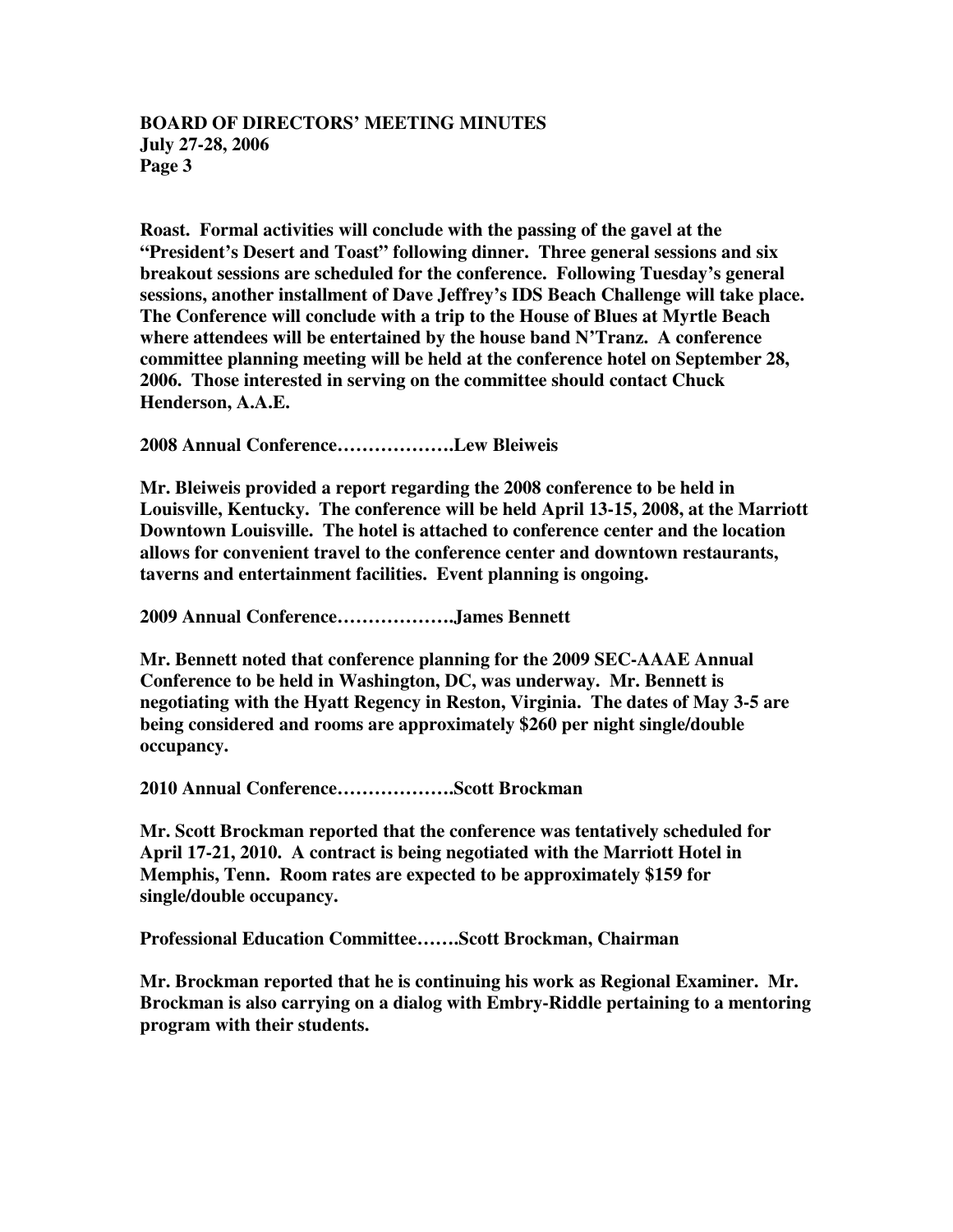# **BOARD OF DIRECTORS' MEETING MINUTES July 27-28, 2006 Page 4**

**Scholarship Committee…………………To Be Named**

**Mr. Bibb reported that three scholarships totaling \$4,500 had been awarded and the executive secretary had forwarded payment to Cote'. Two scholarships have been awarded to students Auburn University with a third to a student at Louisiana Tech.**

**Corporate Liaison Committee………….Dave Edwards, Co-Chairman Bill Hogan, Co-Chairman**

**Mr. Edwards reported that Mr. Bill Hogan had been confirmed as the new Corporate Representative on the Board of Directors and that he and Mr. Hogan would be discussing corporate liaison goals and objectives in the near future.**

**Membership Committee………………...To Be Named**

**Nominations Committee………………..Tim Doll, Chairman**

**Immediate Past President Tim Doll was not in attendance and no report was immediately available.**

#### **V. Old Business**

**There was no old business to report.**

#### **VI. New Business**

**President Edwards opened a discussion on future Chapter goals, objectives, the Chapter's mission and a vision for the future. The Board discussed the following subjects during a follow on retreat:**

- **Guidelines for Annual Airport Professional Corporate Award**
- **Annual Corporate Award from the Chapter**
- **Airport Project of the Year Award**
- **Chapter Member Scholarship Fund**
- **Mentoring Program**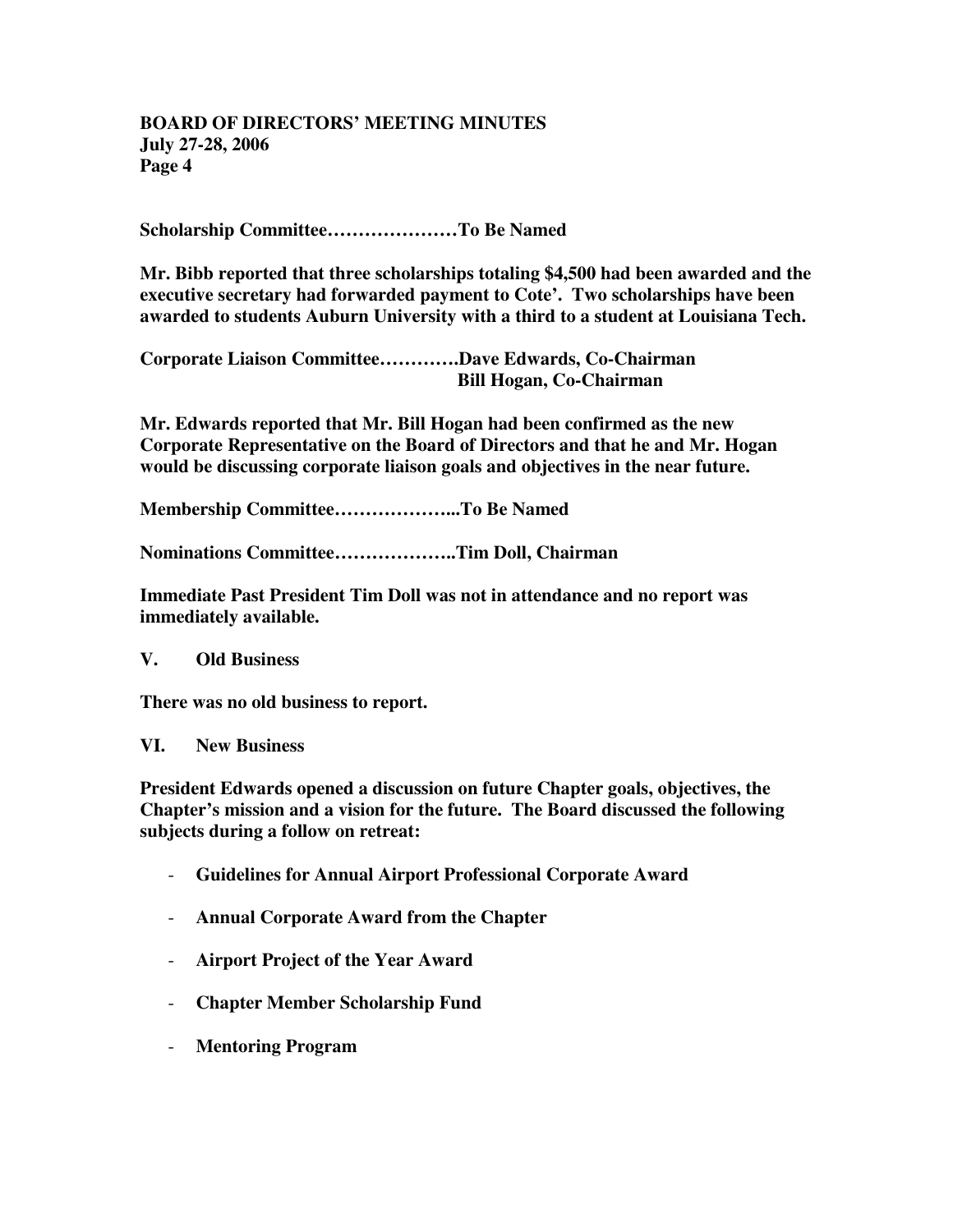- **Committee Structure**
- **Board Member Sponsorship Support for Conferences**
- **Minimum Financial Return Commitment from Host Airport's for Annual Conference Events**
- **New Board Member Orientation and Materials Package**
- **Website Advertising Opportunities**
- **AAAE/Finance and Administration Conference**

**Mr. Brockman offered a motion to establish a minimum operating fund balance at 125% of the budgeted operating fund expenditures or \$100,000, whichever is greater. The policy was offered to protect the Chapter against failed conference revenues due to natural causes or conference mismanagement. This policy would become effective July 1, 2007. Mr. Bleiweis seconded the motion. There was little discussion and the motion was adopted by unanimous voice.**

#### **VII. Announcements**

**There were no announcements at this time.**

# **VIII. Recess**

**There being no further business to come before the Board at this tine, President Edwards recessed the meeting at 1:30 p.m. with the Board's consensus for continuation at 11:00 a.m. on Friday, July 28, 2006.**

> **Continuation of Board of Directors' Meeting Friday, July 28, 2006**

**The Board reconvened on Friday, July 28, 2006, at 11:00 a.m. for follow up discussion on previous items from Thursday.**